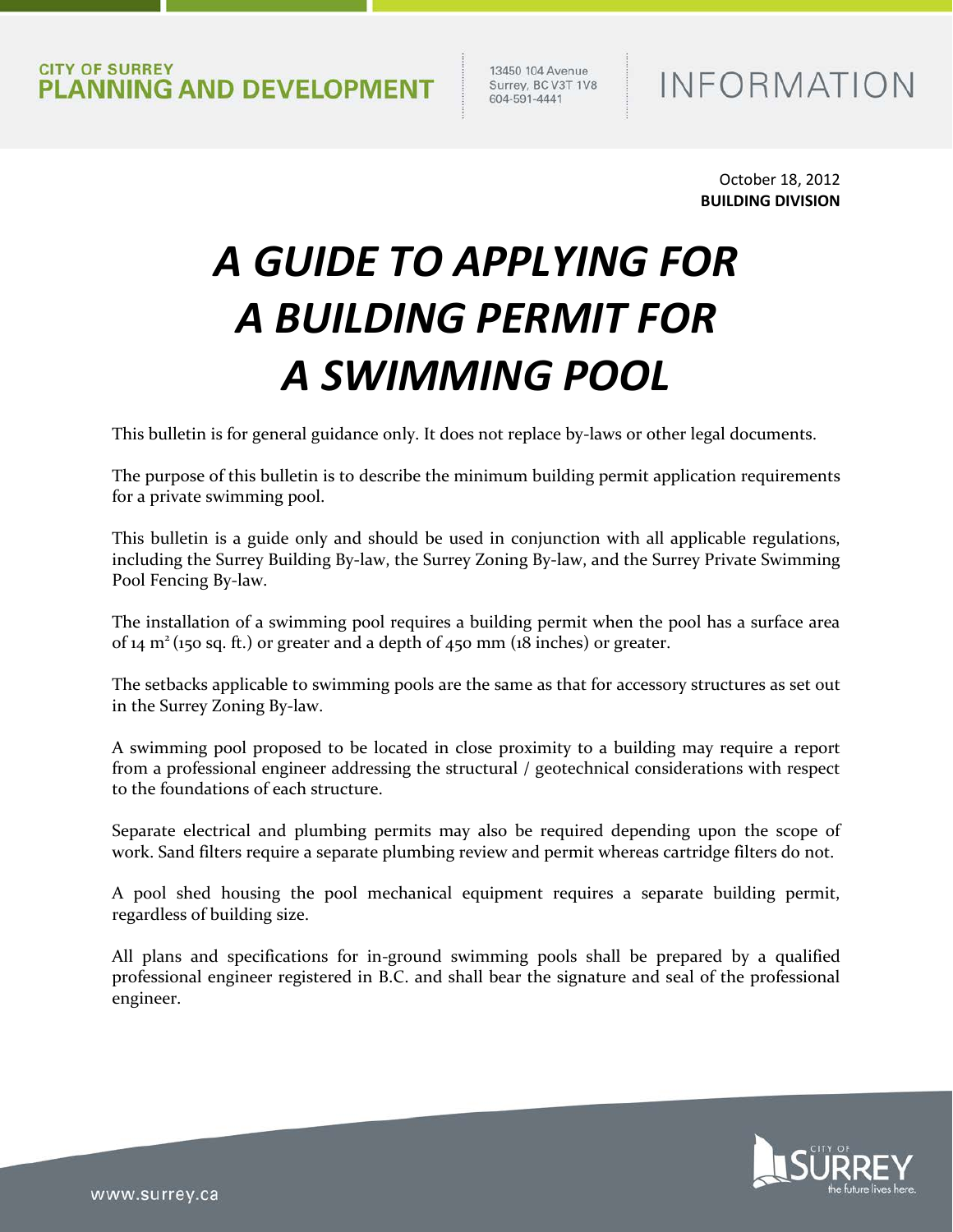The Building Code Letters of Assurance, Schedules B1 and B2 for Geotechnical and Structural disciplines, as may be required, are to be submitted at the time of application.

The swimming pool and the area surrounding the pool must be enclosed within a non-climbable fence equipped with a self-closing, self-latching, lockable gate complying with the Surrey Private Swimming Pool Fencing By-law No. 4450. Pool covers are not an acceptable alternative to a fence that complies with the by-law.

#### **ABOVE GROUND SWIMMING POOLS**

Above ground swimming pools should be engineered, factory built kits. Electrical components must bear evidence of approval by CSA, or another recognized certification agency. A building permit must be issued to confirm the siting, and to ensure that the required fencing is in place. A plumbing permit may also be required to ensure proper drainage and that the water supply is equipped with a backflow prevention device.

An electrical permit may also be required for some above ground pool assemblies.

If the pool structure is more than 600 mm ( $24$  inches) above grade then the area of the swimming pool will be included in the calculation of total lot coverage.

If specifications are not available, or the pool is oversized, then a P.Eng may be required to certify the structural integrity of the pool.

## **INDOOR SWIMMING POOLS AND HOT TUBS**

An indoor swimming pool or hot tub can result in conditions where the indoor relative humidity exceeds normal values. This increased humidity must be addressed either through the installation of a mechanical ventilation system or by constructing a wall designed to work under humid conditions. In either case, a design from a registered professional is required.

All doors leading into the pool area must be self-closing, self-latching and lockable doors.

## **APPLICATION REQUIREMENTS:**

- 1. Completed building permit application forms; with appropriate construction values indicated. Separate application forms are required for the pool and the shed.
- 2. If anyone other than the owner will be signing the application forms, a Letter of Authorization is required from the owner of the lot.
- 3. Registered professional engineer's Letters of Assurance (Schedules B1 and B2) for structural design. Depending on the circumstances, Letters of Assurance may also be required for the geotechnical discipline. Letters for the mechanical discipline are typically required for indoor pools. If there are different professional engineers working together on the project, a Schedule A, Confirmation of Commitment by Owner and Coordinating Registered Professional, will be required.
- 4. For construction in a new subdivision with a registered building scheme, approval of the building scheme consultant may be required.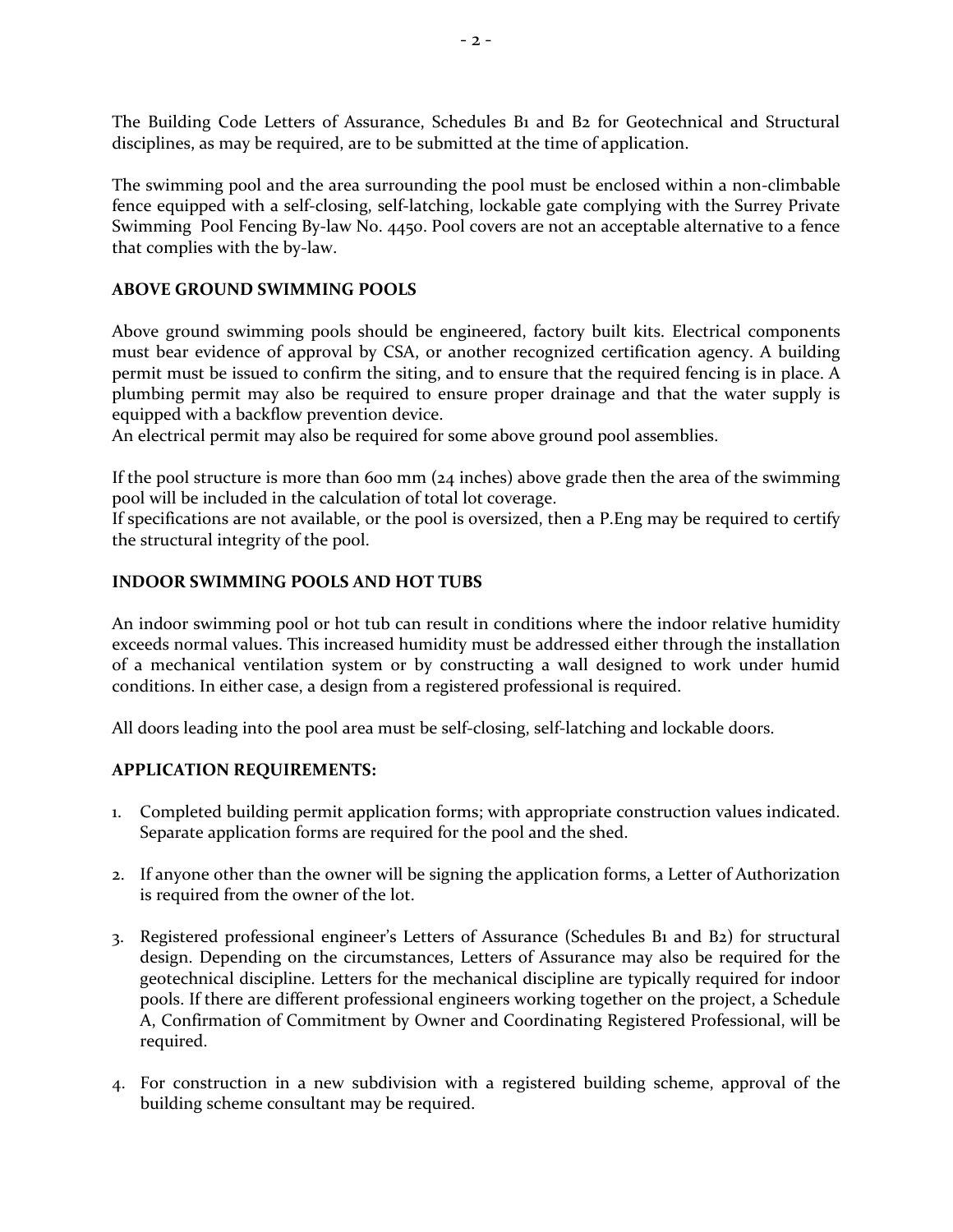- 5. Submission of a topographical survey plan. The survey plan is required to show all trees on and in close proximity to the lot. Locations, size and species to be marked out for all existing trees on the lot and any nearby trees on boulevards or on the neighbour's lot. If tree removal is authorized, separate permits will be required to cut any trees.
- 6. Confirmation of the septic system filing with Fraser Health, if applicable.
- 7. Swimming pool permit application fee. The permit fee is based on construction value as set out in the Building Bylaw. A damage deposit, if required, must be paid at time of application.
- 8. Only one set of drawings is required and they should be to the following minimum scales:

| <b>Drawing type</b>  | <b>Preferred Scale</b> |
|----------------------|------------------------|
|                      |                        |
| Site plan            | $1/8" = 1' - 0"$       |
| Cross sections       | $1/4" = 1' - 0"$       |
| Construction details | $1/2" = 1' - 0"$       |

All plans and information submitted must be legible and of suitable quality for scanning. Minimum size 11" x 17" sheets are required (24" x 36" preferred). Plans on blueprint paper, vellum or graph paper will not be accepted. Drawings in colour ink or in pencil will not be accepted. Laminated drawings will not be accepted. Reversed plans will not be accepted.

Drawings, with the exception of the site plan, will be accepted in imperial measures so long as this system is in general use with the local contractors. Grade elevations, however, are to be in metric and to the Geodetic Survey of Canada.

When an engineer's involvement is required, the original application drawings are to be sealed and signed by a registered professional engineer.

If applicable, the original application drawings to be approved and signed by the Design Consultant.

## **SPECIFIC DRAWING REQUIREMENTS:**

## Site Plan:

- 1. North arrow, street and lane names.
- 2. Civic address and legal description.
- 3. Show all existing buildings on the lot and highlight the proposed location of the swimming pool area by hatching, where the lot is oversize use larger scale to enlarge the area where the buildings are located.
- 4. Overall dimensions of the swimming pool.
- 5. Length of all swimming pool setbacks measured perpendicular to the property lines.
- 6. Distance between the new pool and any existing buildings.
- 7. Location, construction, and height of fencing and gate(s).
- 8. Property line (site) dimensions as per Posting Survey.